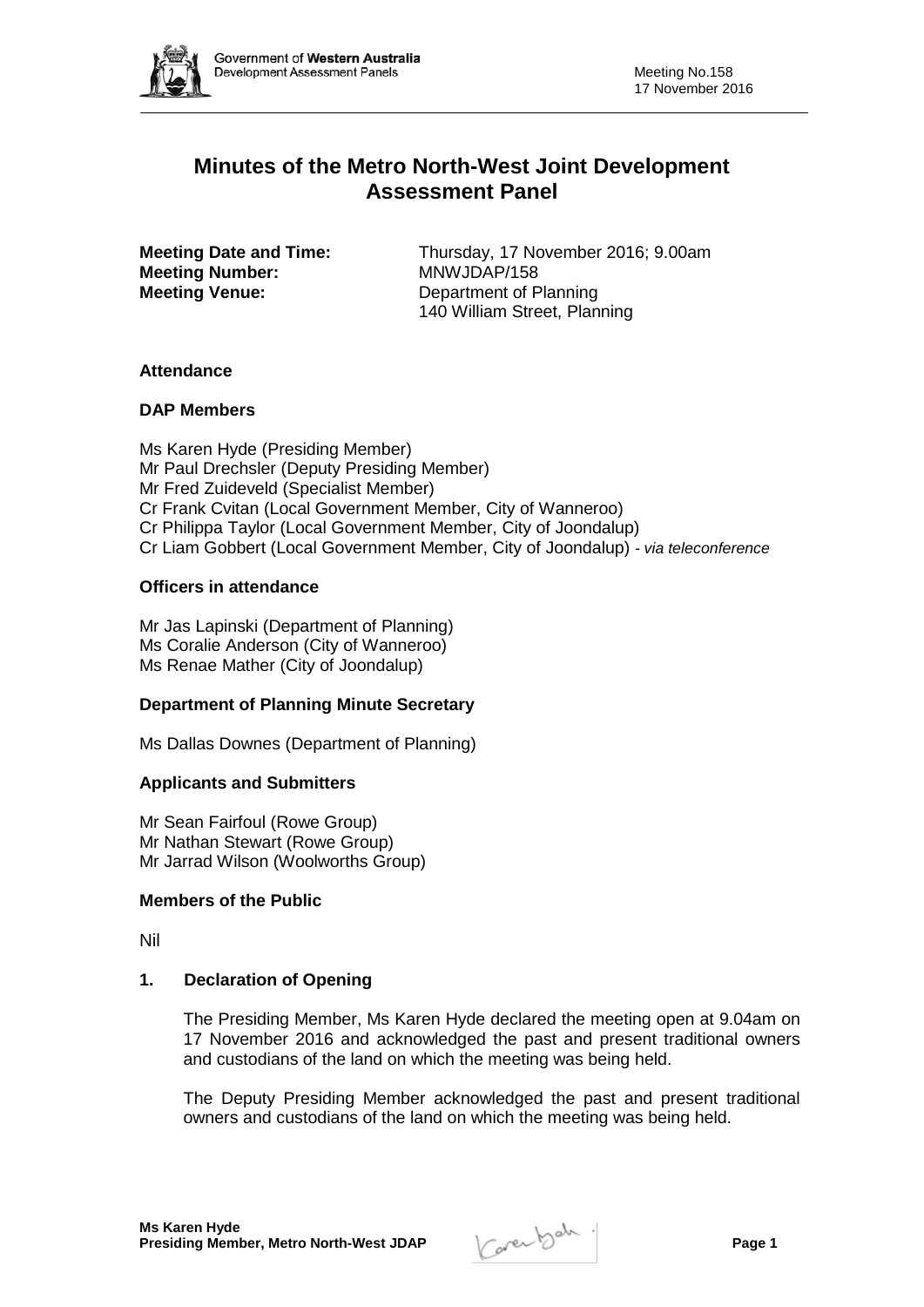

The Presiding Member announced the meeting would be run in accordance with the *Development* Assessment *Panel Standing Orders 2012* under the *Planning and Development (Development Assessment Panels) Regulations 2011*.

The Presiding Member advised that the meeting is being audio recorded in accordance with Section 5.16 of the Standing Orders 2012; No Recording of Meeting, which states: *'A person must not use any electronic, visual or audio*  recording device or instrument to record the proceedings of the DAP meeting *unless the Presiding Member has given permission to do so.'* The Presiding Member granted permission for the minute taker to record proceedings for the purpose of the minutes only.

# **2. Apologies**

Cr Russell Driver (Local Government Member, City of Wanneroo) Cr Samantha Fenn (Local Government Member, City of Wanneroo) Cr John Chester (Local Government Member, City of Joondalup)

#### **3. Members on Leave of absence**

Nil

# **4. Noting of minutes**

Minutes of the Metro North-West JDAP meeting No.157 held on 11 November 2016 were noted by DAP members.

#### **5. Declaration of Due Consideration**

All members declared that they had duly considered the documents.

#### **6. Disclosure of interests**

Nil

# **7. Deputations and presentations**

**7.1** Mr Nathan Stewart (Rowe Group) and Mr Jarrad Wilson (Woolworths Group) addressed the DAP for the application at Item 9.2. Ms Coralie Anderson (City of Wanneroo) answered questions from the panel as a result of the presentation from Mr Stewart.

# *The presentation at Item 7.1 was heard prior to the application at Item 9.2*

# **8. Form 1 - Responsible Authority Reports – DAP Applications**

Nil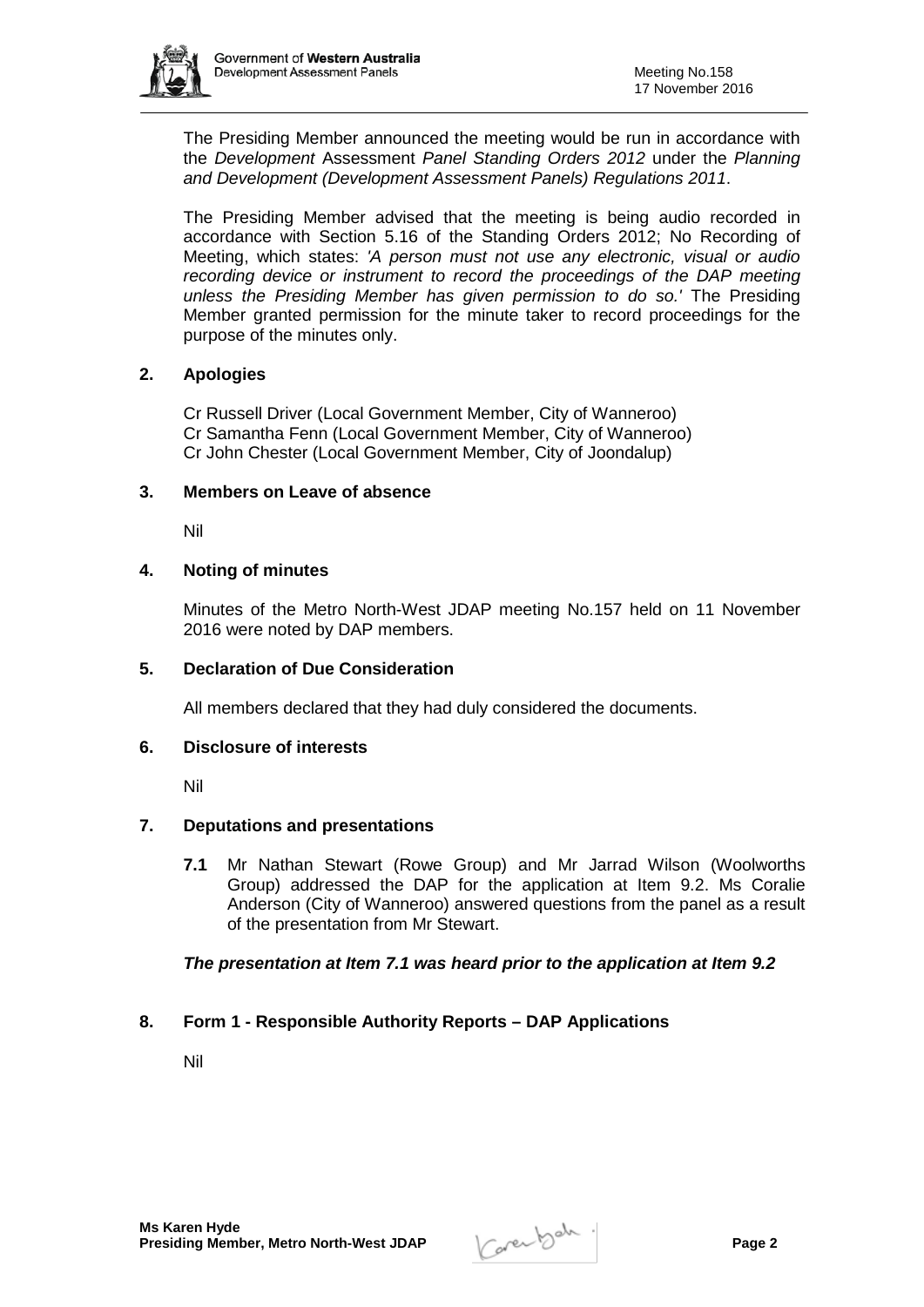

#### **9. Form 2 – Responsible Authority Reports - Amending or cancelling DAP development approval**

| 9.1 | <b>Property Location:</b><br><b>Application Details:</b> | Lot 201 (8) Packard Street, Joondalup<br>Amendment to proposed additions to existing<br>warehouse development |
|-----|----------------------------------------------------------|---------------------------------------------------------------------------------------------------------------|
|     | Applicant:<br>Owner:                                     | <b>Vespoli Constructions</b><br>Gypsy Hill Pty Ltd                                                            |
|     | Responsible authority:<br>DoP File No:                   | City of Joondalup<br>DAP/15/00786                                                                             |

#### **REPORT RECOMMENDATION / PRIMARY MOTION**

**Moved by: Cr Philippa Taylor <b>Seconded by:** Ms Karen Hyde

That the Metro North-West JDAP resolves to:

- 1. **Accept** that the DAP Application reference DAP/15/00786 as detailed on the DAP Form 2 dated 23 September 2016 is appropriate for consideration in accordance with regulation 17 of the *Planning and Development (Development Assessment Panels) Regulations 2011*;
- 2. **Approve** the DAP Application reference DAP/15/00786 as detailed on the DAP Form 2 dated 23 September 2016 and accompanying plans A8.03 (revision 6) in accordance with the provisions of Clause  $77(4)(a)$  of the *Planning and Development (Local Planning Scheme) Regulations 2015*  Schedule 2 and the *Metropolitan Region Scheme*, for the proposed minor amendment to the approved additions to the existing warehouse development at Lot 201 (8) Packard Street, Joondalup, without conditions.

# **Advice Notes**

1. All conditions and requirements detailed on the previous approval dated 6 July 2015 and 26 November 2015 shall remain.

**REASON: In accordance with details contained in the Responsible Authority Report Recommendation.** 

**The Report Recommendation/Primary Motion was put and CARRIED UNANIMOUSLY.**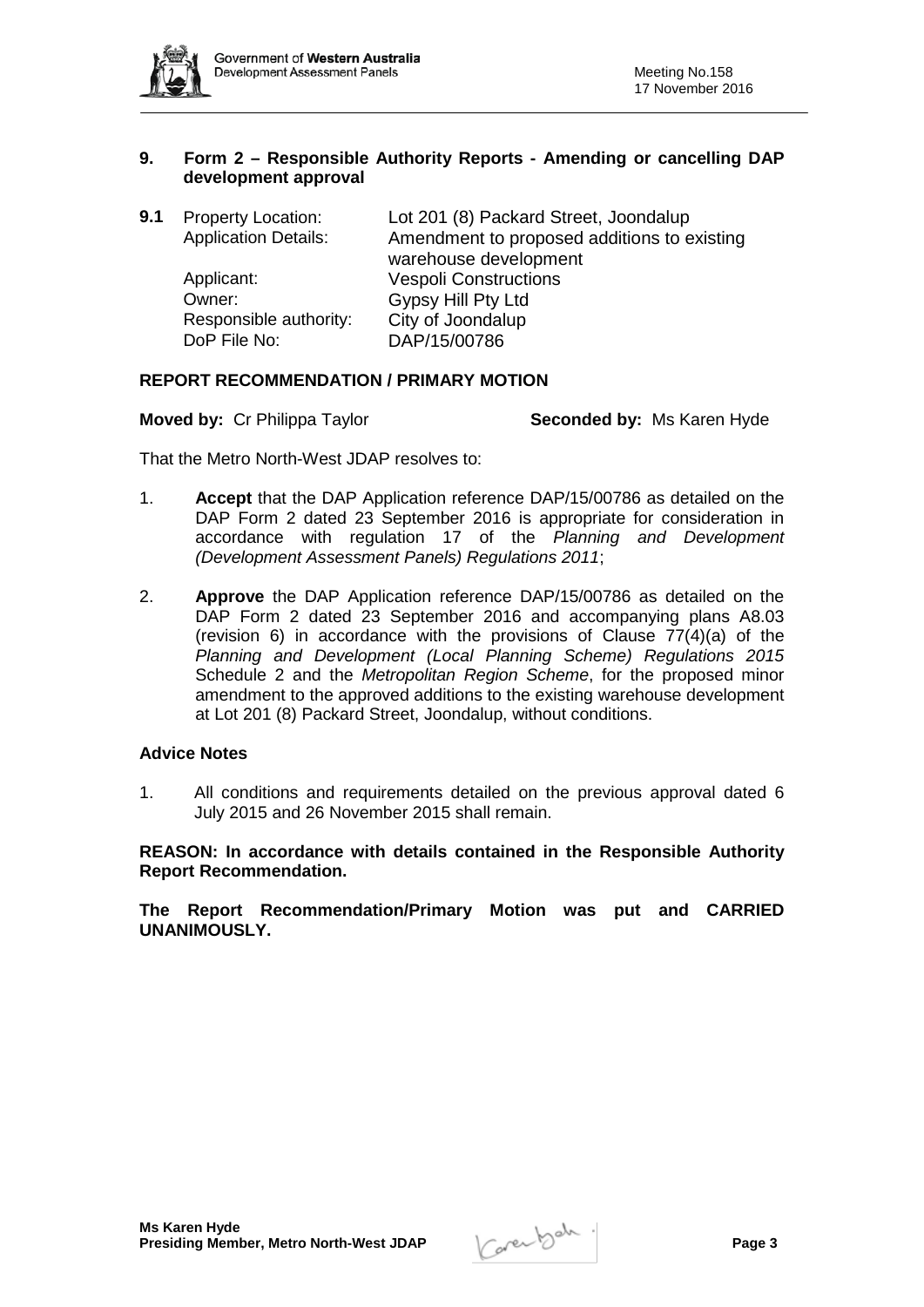

| 9.2a Property Location:<br><b>Application Details:</b> | Lot 2810 (150) Camborne Parkway, Butler<br>Amendments to Shopping Centre with<br>associated Town Square, Main Street, Liquor<br>Store and other commercial and retail tenancies |
|--------------------------------------------------------|---------------------------------------------------------------------------------------------------------------------------------------------------------------------------------|
| Applicant:                                             | Rowe Group                                                                                                                                                                      |
| Owner:                                                 | Fabcot Pty Ltd                                                                                                                                                                  |
| Responsible authority:                                 | City of Wanneroo                                                                                                                                                                |
| DoP File No:                                           | DAP/15/00964                                                                                                                                                                    |

# **REPORT RECOMMENDATION / PRIMARY MOTION**

| <b>Moved by: Cr Frank Cvitan</b> | Seconded by: Ms Karen Hyde |
|----------------------------------|----------------------------|
|----------------------------------|----------------------------|

That the Metro North-West Joint Development Assessment Panel resolves to:

- 1. **Accept** that the DAP Application reference DP/15/00964 as detailed on the DAP Form 2 dated 1 September 2016 is appropriate for consideration in accordance with regulation 17 of the *Planning and Development (Development Assessment Panels) Regulations 2011*;
- 2. **Approve** the DAP Application reference DP/15/00964 as detailed on the DAP Form 2 date 1 September 2016 and accompanying plans (Attachment 3 – DA04, DA06, DA07, DA08, DA09, DA10, DA11, DA12 and Attachment 4 – SIGN-02, SIGN-03, SIGN-04, SIGN-05, SIGN-06, SIGN-07, SIGN-08, SIGN-09) in accordance with the provisions of the City of Wanneroo District Planning Scheme No.2, for the proposed minor amendment to the approved Shopping Centre with associated Town Square, Main Street, Liquor Store and other commercial and retail tenancies at Lot 2810 (150) Camborne Parkway, Butler, subject to:

#### **Amended Conditions**

- 2. Revised plans of the development shall be lodged with, and to the satisfaction of, the City for its approval prior to the commencement of development, which addresses the following matters:
	- a) Temporary landscaping of the pad site located along Butler Boulevard, as noted in red in Attachment 3a.
	- b) A maximum of one  $8.0<sup>m<sup>2</sup></sup>$  sign shall be located on the landmark element on the corner of Butler Boulevard and the north-south connector as noted in red in Attachment 3e, Attachment 4e and Attachment 4f.

All other conditions and requirements detailed on the previous approval dated 23 May 2016 shall remain unless altered by this application.

#### **REASON: In accordance with details contained in the Responsible Authority Report Recommendation.**

**The Report Recommendation/Primary Motion was put and CARRIED UNANIMOUSLY.**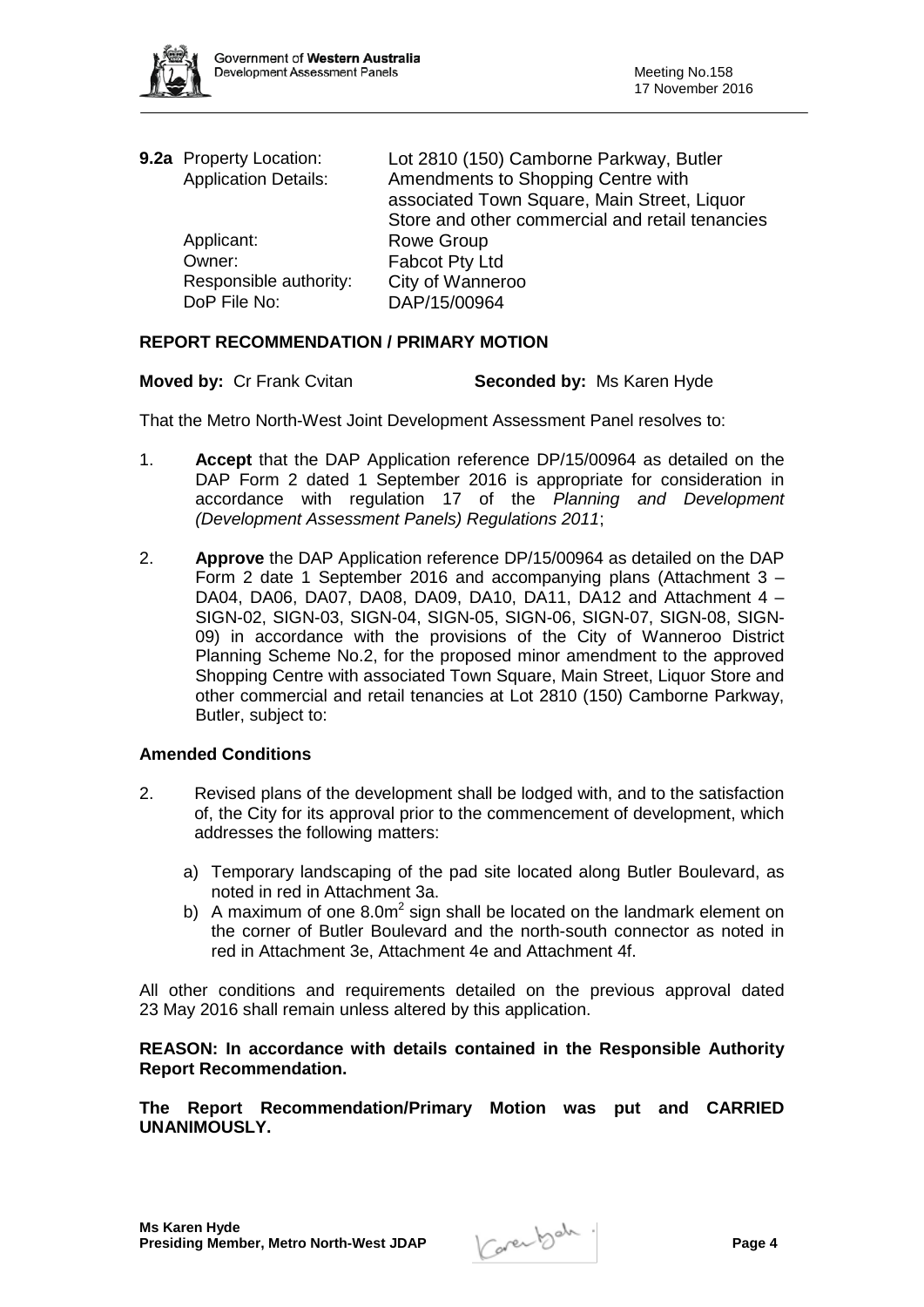

| 9.2b Property Location:     | Lot 2810 (150) Camborne Parkway, Butler       |
|-----------------------------|-----------------------------------------------|
| <b>Application Details:</b> | Shopping Centre - Additional Specialty Retail |
|                             | and Design Variations                         |
| Applicant:                  | <b>Rowe Group</b>                             |
| Owner:                      | Fabcot Pty Ltd                                |
| Responsible authority:      | Western Australian Planning Commission        |
| DoP File No:                | DAP/15/00964                                  |

#### **REPORT RECOMMENDATION / PRIMARY MOTION**

**Moved by: Cr Frank Cvitan <b>Seconded by:** Ms Karen Hyde

That the Metro North-West JDAP resolves to:

- 1. **Accept** that the DAP Application reference DAP/15/00964 as detailed on the DAP Form 2 dated 21 September 2016 is appropriate for consideration in accordance with regulation 17 of the *Planning and Development (Development Assessment Panels) Regulations 2011*;
- 2. **Approve** the DAP Application reference DAP/15/00964 as detailed on the DAP Form 2 dated 21 September 2016 and accompanying plans Drawing Numbers: 3064 DA01 - 3064 DA12 in accordance with the provisions of the Metropolitan Region Scheme, for the proposed minor amendment to the approved Shopping Centre development at Lot 2810 (150) Camborne Parkway, Butler, subject to
	- a) Condition 2 being modified to read as follows:
		- *a. The retail-shop floor space shall not exceed 7,500m2 unless 1000m2 of non-retail floor space is operating within Precinct A of the Butler District Centre Activity Centre Structure Plan No. 87.*
	- b) All other conditions and requirements detailed on the previous approval dated 23 May 2015 shall remain unless altered by this application.

#### **Advice Notes**

1. The Butler District Centre Activity Centre Structure Plan No. 87 requires a minimum of 30 dwellings prior to retail floor space reaching  $15,000m^2$  within Precinct A. Future development within the subject site should consider the provision of mixed use development in accordance with this provision.

**REASON: In accordance with details contained in the Responsible Authority Report Recommendation.** 

**The Report Recommendation/Primary Motion was put and CARRIED UNANIMOUSLY.**